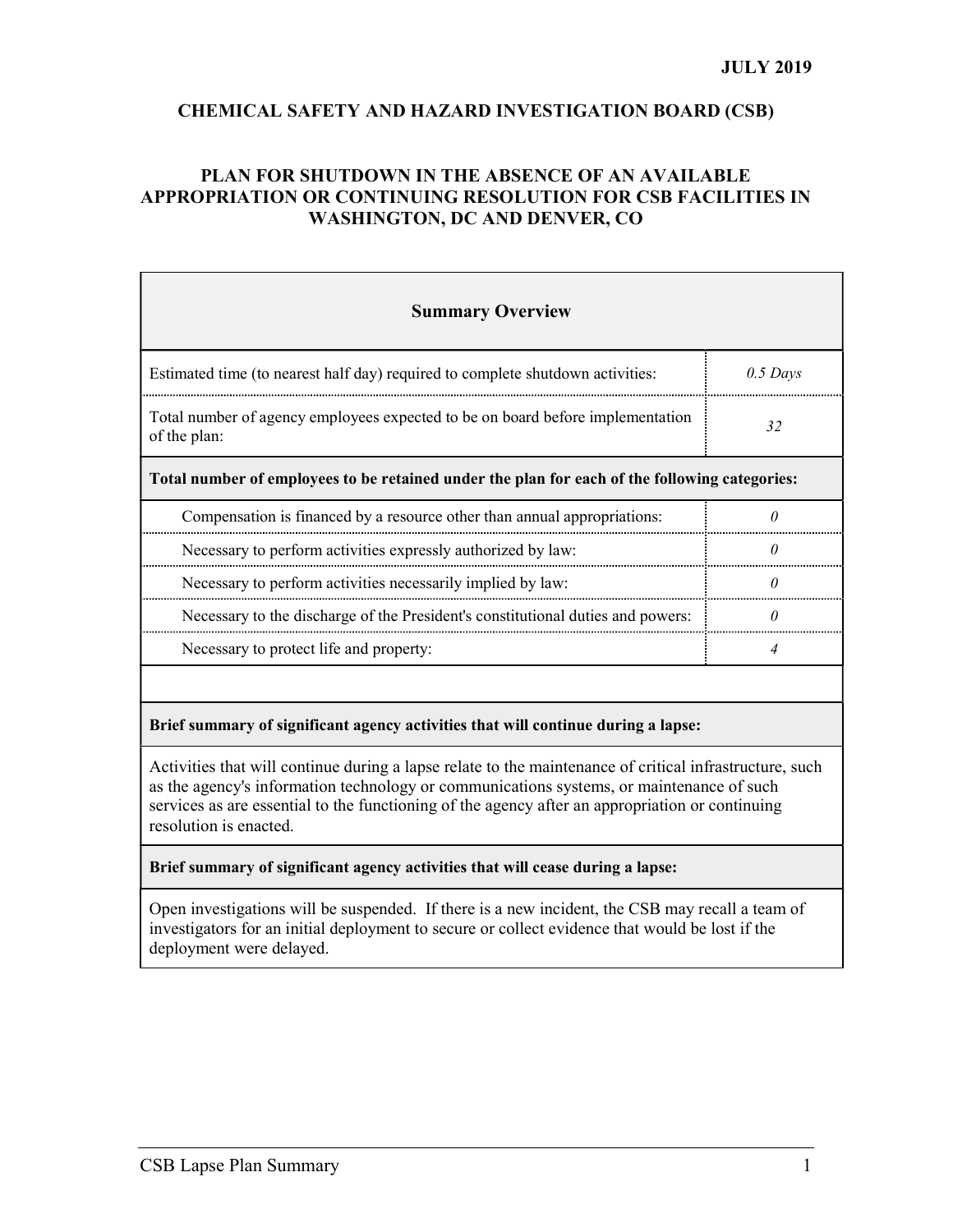## Plan Details

As required by OMB Circular, A-11, Sec. 124, the CSB hereby provides the following information:

- 1. Time to complete the shutdown estimated to the nearest half-day: CSB estimates 4 hours;
- 2. Number of employees on-board before the shutdown: As of July 26, 2019, there are three appointed Board Members and a professional staff of 29. There are currently two vacant Board Member vacancies, including the Chairperson. In accordance with CSB policy, one Board Member serves as the Interim Executive Authority.
- 3. Number of employees retained to protect life and/or property: CSB will retain four (4) employees: the General Counsel, the Executive Director for Investigations and Recommendations, the Director of Administration, and an Information Technology (IT) Specialist.
- 4. The CSB will prepare and submit policy statements and legal opinions supporting future estimates provided to OMB if the CSB estimates:
	- a. That more than one-half day would be needed to complete a shutdown, or
	- b. That the number of employees to be retained to protect life and property would exceed five percent of the number of employees on-board at the beginning of a hiatus less those exempted above.
- 5. Agency employees will be given the earliest possible notice of a shutdown due to the absence of an appropriation or continuing resolution. In accordance with U.S. Office of Personnel Management (OPM) guidance, CSB need not issue advance written notice of decision to furlough employees when the shutdown is based on the unavailability of an appropriation or a continuing resolution to fund agency operations.<sup>1</sup> The CSB will provide, however, all employees with a written notice (either individually or via e-mail) that the agency is shutting down due to absence of an available appropriation or a continuing resolution against which to make further obligations.
- 6. CSB's priorities during a shutdown are to limit the creation of obligations to the minimum necessary to protect life and property (e.g., agency resources having more

 $\overline{a}$ <sup>1</sup> OPM Guidance for Shutdown Furloughs (www.opm.gov/policy-data-oversight/pay-leave/furloughguidance/guidance-for-shutdown-furloughs.pdf)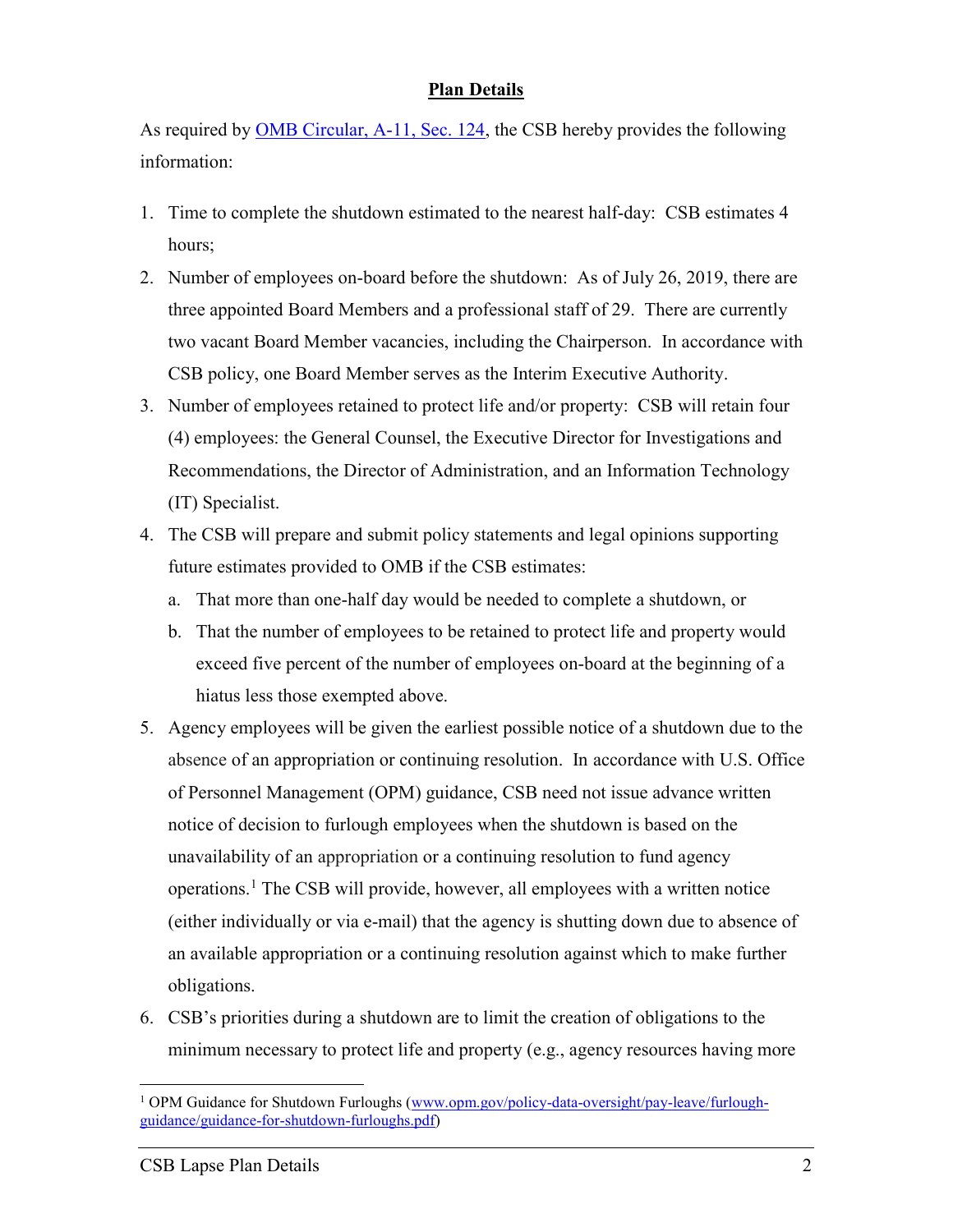than nominal value). During a shutdown, no agency employee shall take any action to disburse Federal funds.

- 7. When responsible CSB officials are notified by OMB to commence a shutdown, the following will occur:
	- a. On the first regular workday following the absence of an available appropriation or continuing resolution, all agency employees scheduled to report to work will, unless informed otherwise by their supervisors, report to work at their normal start time(s). Agency employees not scheduled to report to the CSB's physical workplace may be asked to report at their supervisor's discretion.
	- b. Agency employees reporting to work will begin the orderly shutdown of agency operations. Normally, this will involve securing the workplace and making sure that critical agency infrastructure and/or working material (e.g., case files, important documents, office equipment, etc.) are secured during the shutdown. Normally, unless directed and approved by a supervisor, all shutdown activities should be completed as quickly as possible, in a period not to exceed four (4) hours (one half-day). Agency employees will record the time expended on shutdown activities to the nearest fifteen (15) minutes. When an employee has finished their assigned shut down activities, they shall notify their supervisor. The employees' supervisor will then release the employee until they are notified to report back to work.
	- c. As a practical matter, CSB has no employees who provide direct health care or life saving activities. Therefore, employees excepted from the furlough will be responsible for either maintenance of critical infrastructure, such as the agency's information technology or communications systems, or maintenance of such services as are essential to the functioning of the agency after an appropriation or continuing resolution is enacted. The Interim Authority Executive (or designee), in consultation with CSB's General Counsel, may designate up to three individuals to perform these tasks if the shutdown is implemented, one of whom will be an IT professional, one of who will maintain liaison with OMB, and one of whom will provide legal advice as necessary to the Chairperson and/or Board.